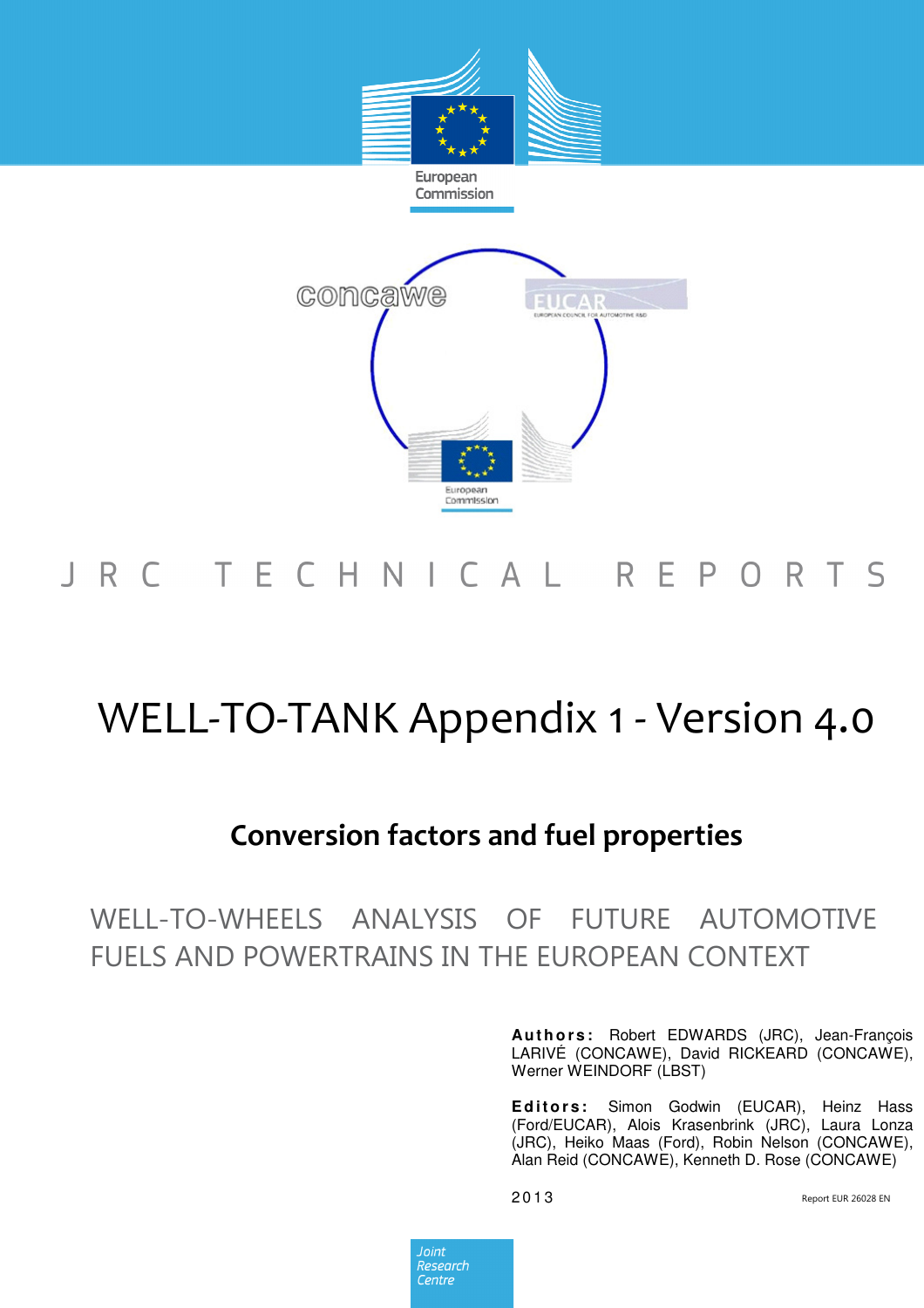European Commission Joint Research Centre Institute for Energy and Transport

Contact information Laura Lonza Address: Joint Research Centre, Via Enrico Fermi 2749, TP 230, 21027 Ispra (VA), Italy E-mail: laura.lonza@ec.europa.eu Tel.: +39 0332 78 3902 Fax: +39 0332 78 6671

http://iet.jrc.ec.europa.eu/ http://www.jrc.ec.europa.eu/

This publication is a Technical Report by the Joint Research Centre of the European Commission.

### Legal Notice

Neither the European Commission nor any person acting on behalf of the Commission is responsible for the use which might be made of this publication.

Europe Direct is a service to help you find answers to your questions about the European Union Freephone number (\*): 00 800 6 7 8 9 10 11 (\*) Certain mobile telephone operators do not allow access to 00 800 numbers or these calls may be billed.

A great deal of additional information on the European Union is available on the Internet.

It can be accessed through the Europa server http://europa.eu/.

JRC82855

EUR 26028 EN

ISBN 978-92-79-31196-3 (pdf)

ISSN xxxx-xxxx (print)

doi:10.2788/40526

Luxembourg: Publications Office of the European Union, 2013

© European Union, 2013

Reproduction is authorised provided the source is acknowledged.

Printed in Italy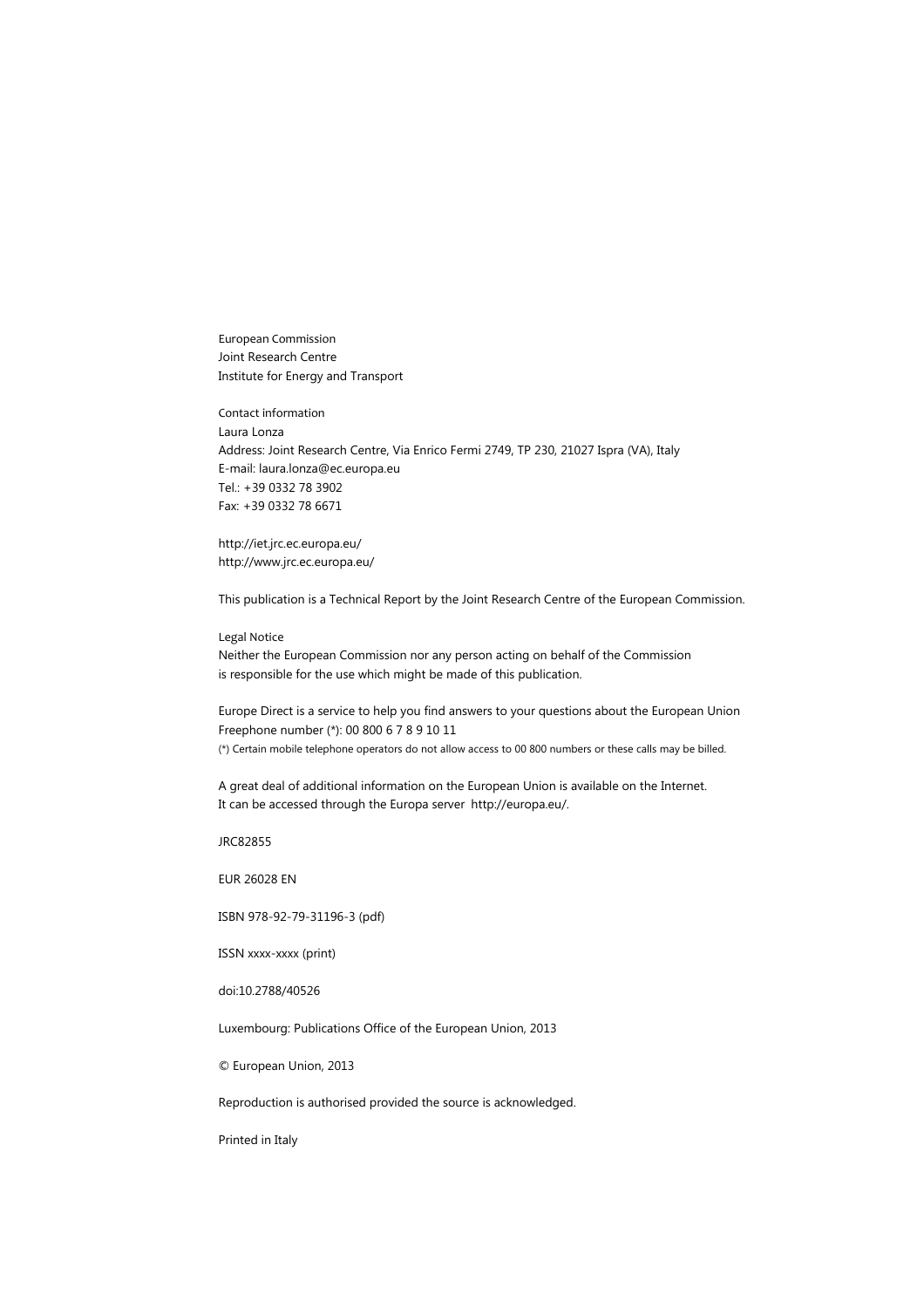# WELL-TO-WHEELS ANALYSIS OF FUTURE **AUTOMOTIVE FUELS AND POWERTRAINS IN** THE EUROPEAN CONTEXT



WELL-TO-TANK (WTT) REPORT - APPENDIX 1

# VERSION 4, JULY 2013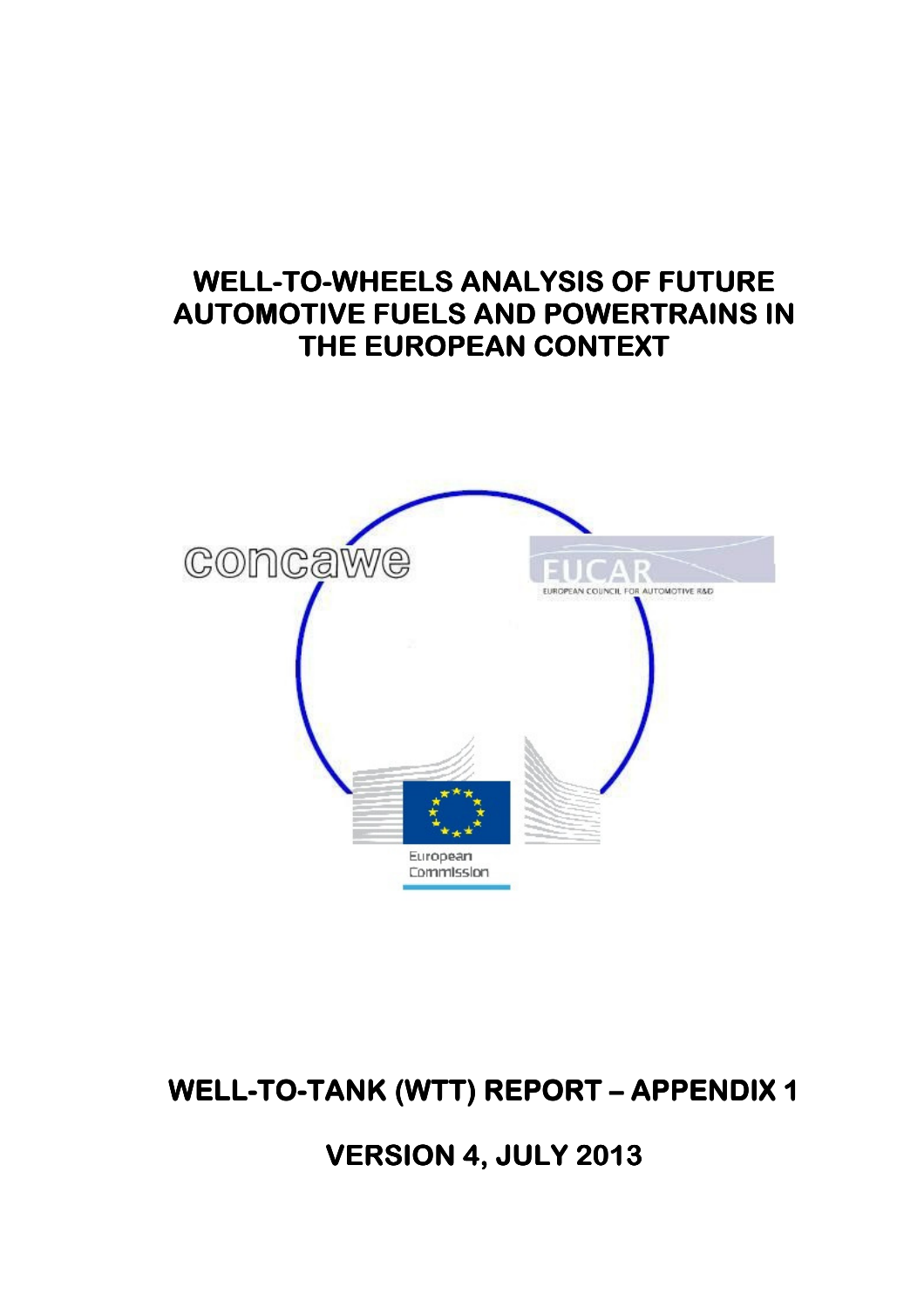This report is available as an ADOBE pdf file on the JRC/IET website at:

http://iet.jrc.ec.europa.eu/about-jec

Questions and remarks may be sent to:

infoJEC@jrc.ec.europa.eu

### **Notes on version number:**

This is version 4 of this report replacing version 3c published in July 2011.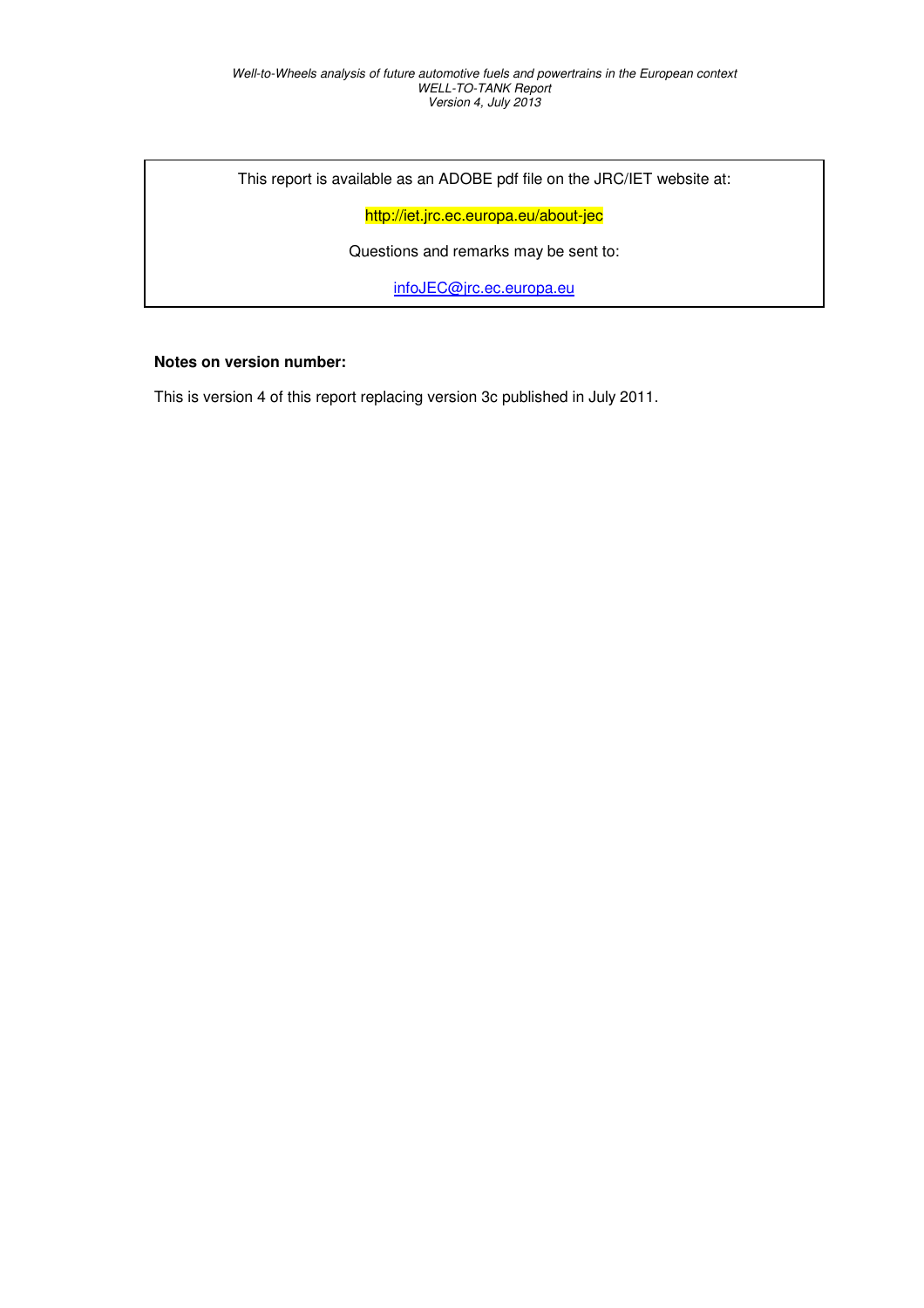# Acknowledgments Acknowledgments

This JEC Consortium study was carried out jointly by experts from the JRC (EU Commission's Joint Research Centre), EUCAR (the European Council for Automotive R&D), and CONCAWE (the oil companies' European association for environment, health and safety in refining and distribution), assisted by experts from Ludwig-Bölkow-Systemtechnik GmbH (LBST) and AVL List GmbH (AVL).

### **Main Authors, Well-to-Tank (WTT) Report**

| R. Edwards                 | JRC                       |
|----------------------------|---------------------------|
| J-F. Larivé<br>D. Rickeard | <b>CONCAWE</b><br>CONCAWE |
| W. Weindorf                | LBST                      |

#### **JEC Scientific Advisory Board**

| R. Edwards     |  |
|----------------|--|
| S. Godwin      |  |
| H. Hass        |  |
| A. Krasenbrink |  |
| L. Lonza       |  |
| H. Maas        |  |
| R. Nelson      |  |
| A. Reid        |  |
| K. Rose        |  |

| A. Agostini    | JRC |
|----------------|-----|
| R. Edwards     | JRC |
| J. Giuntoli    | JRC |
| M. Kousoulidou | JRC |
| L. Lonza       | JRC |
| A. Moro        | JRC |

### **EUCAR Task Force**

| T. Becker          | Opel       | E. Marin                          | Rep        |
|--------------------|------------|-----------------------------------|------------|
| V. Boch            | Renault    | C. Olivares Molina                | <b>CEI</b> |
| B. Bossdorf-Zimmer | VW         | C. Price                          | She        |
| H-P. Deeg          | Porsche    | A. Rankine                        | BP.        |
| V. Formanski       | Opel       | A. Reid                           | CO         |
| T. Galovic         | <b>BMW</b> | D. Rickeard                       | CO         |
| A. Gerini          | Fiat       | K. Rose                           | CO         |
| H. Hass            | Ford       | T. Venderbosch                    | CO         |
| F. Herb            | Daimler    |                                   |            |
| E. Iverfeldt       | Scania     | <b>LBST (Well-to-Tank Consult</b> |            |
| L. Jacobs          | Volvo      | W. Weindorf                       |            |
| J. Klemmer         | Opel       |                                   |            |
| D. Le-Guen         | Renault    | <b>AVL List GmbH (Tank-to-Wh</b>  |            |
| H. Maas            | Ford       | A. Huss                           |            |
| <b>B.</b> Moeller  | Daimler    | R. Albrecht                       |            |
| <b>B.</b> Perrier  | <b>PSA</b> | E. Morra                          |            |
| W. Prestl          | <b>BMW</b> |                                   |            |
| J. Rizzon          | Daimler    |                                   |            |
| A. Roi             | Volvo      |                                   |            |
| A. Schattauer      | <b>BMW</b> |                                   |            |
| J. Wind            | Daimler    |                                   |            |

### **JRC Task Force CONCAWE Task Force**

R. Edwards JRC **EUCAR** EUCAR/Ford

**JRC** L. Lonza JRC

EUCAR/Ford **CONCAWE CONCAWE CONCAWE** 

| A. Agostini             | <b>JRC</b> | F. Bernard            | <b>TOTAL</b>         |
|-------------------------|------------|-----------------------|----------------------|
| R. Edwards              | JRC.       | S. Boreux             | <b>TOTAL</b>         |
| J. Giuntoli             | <b>JRC</b> | V. Court              | <b>CONCAWE</b>       |
| M. Kousoulidou          | <b>JRC</b> | C. Diaz Garcia        | Repsol               |
| L. Lonza                | JRC.       | J. Farenback-Brateman | ExxonMobil           |
| A. Moro                 | <b>JRC</b> | S. Kuusisto           | Neste Oil            |
|                         |            | J-F. Larivé           | CONCAWE (Consultant) |
| <b>EUCAR Task Force</b> |            | R. Malpas             | Shell                |
| T. Becker               | Opel       | E. Marin              | Repsol               |
| V. Boch                 | Renault    | C. Olivares Molina    | <b>CEPSA</b>         |
| B. Bossdorf-Zimmer      | VW.        | C. Price              | Shell                |
| H-P. Deeg               | Porsche    | A. Rankine            | <b>BP</b>            |
| V. Formanski            | Opel       | A. Reid               | <b>CONCAWE</b>       |
| T. Galovic              | <b>BMW</b> | D. Rickeard           | CONCAWE (Consultant) |
| A. Gerini               | Fiat       | K. Rose               | <b>CONCAWE</b>       |
| H. Hass                 | Ford       | T. Venderbosch        | <b>CONCAWE</b>       |

#### a **LBST (Well-to-Tank Consultant)** W. Weindorf

**D. Leaper Renault AVL List GmbH (Tank-to-Wheels Consultants)**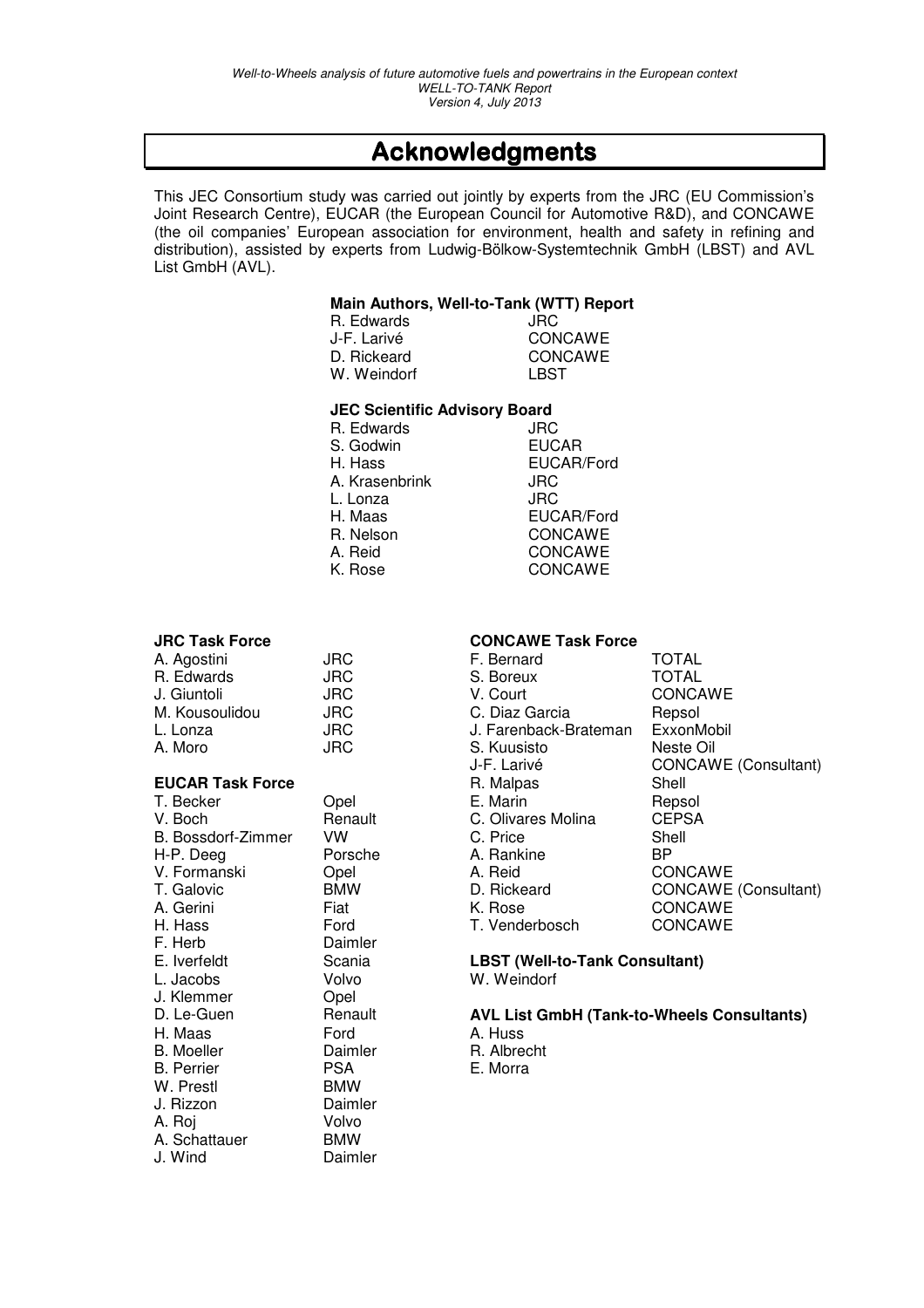# Conversion factors and fuel properties

All WTT data is stored in LBST's  $E^3$  database and that software was used to calculate the energy and GHG balances of the pathways. The full details of each pathway can be found in the workbooks included in Appendix 4. A summary of the results can be found in Appendix 2.

This appendix gives conversion factors and details the fuel properties used in the study.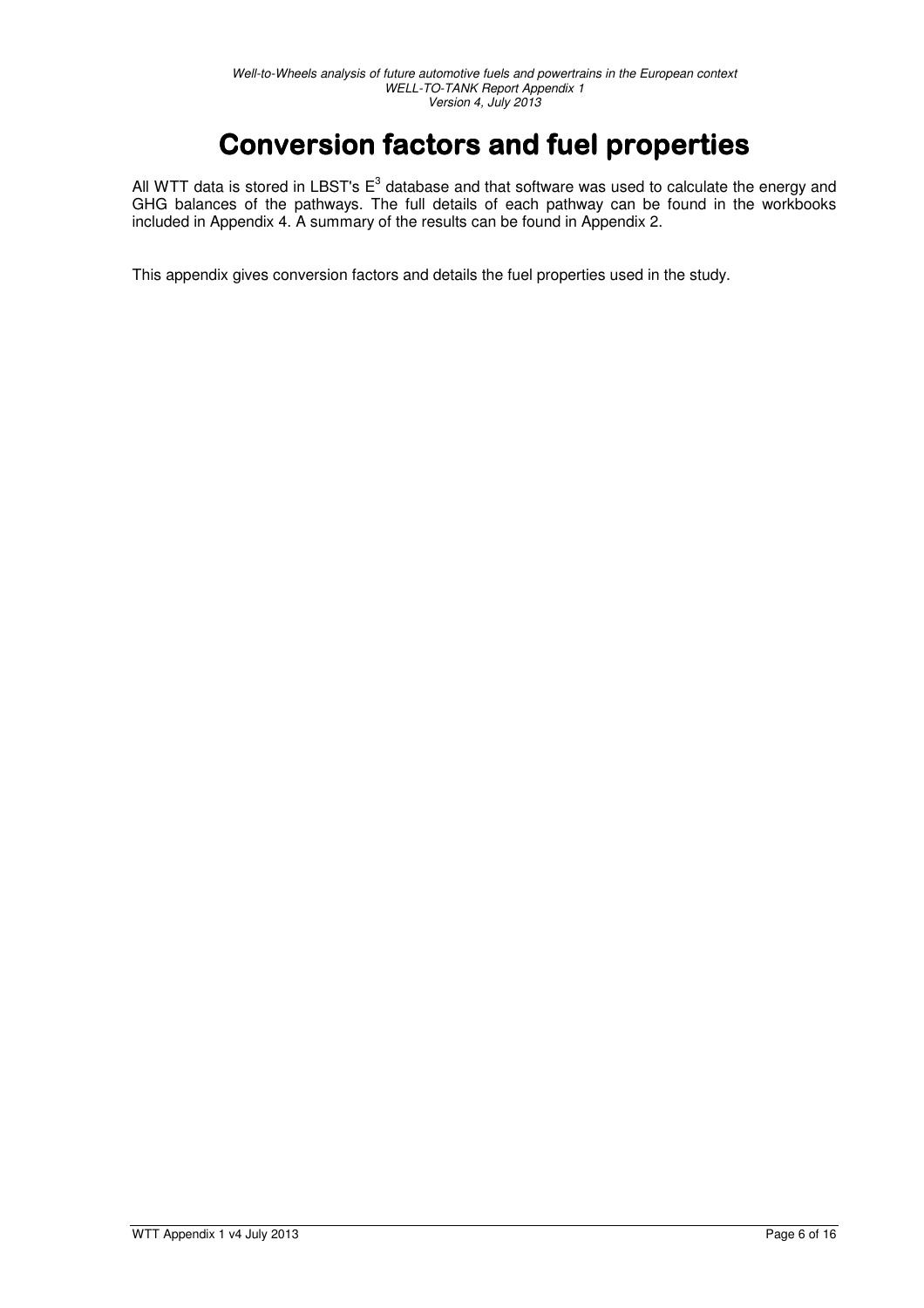# Table of contents

| 1.1<br>1.2  | Useful conversion factors and calculation methods<br>General<br>Factors for individual fuels | 8<br>8<br>8 |
|-------------|----------------------------------------------------------------------------------------------|-------------|
| 1.3         | <b>GHG</b> calculations                                                                      | 10          |
| $\mathbf 2$ | <b>Fuels properties</b>                                                                      | 11          |
| 2.1         | Gases                                                                                        | 11          |
| 2.2         | Liquids                                                                                      | 13          |
| 2.3         | Solids                                                                                       | 14          |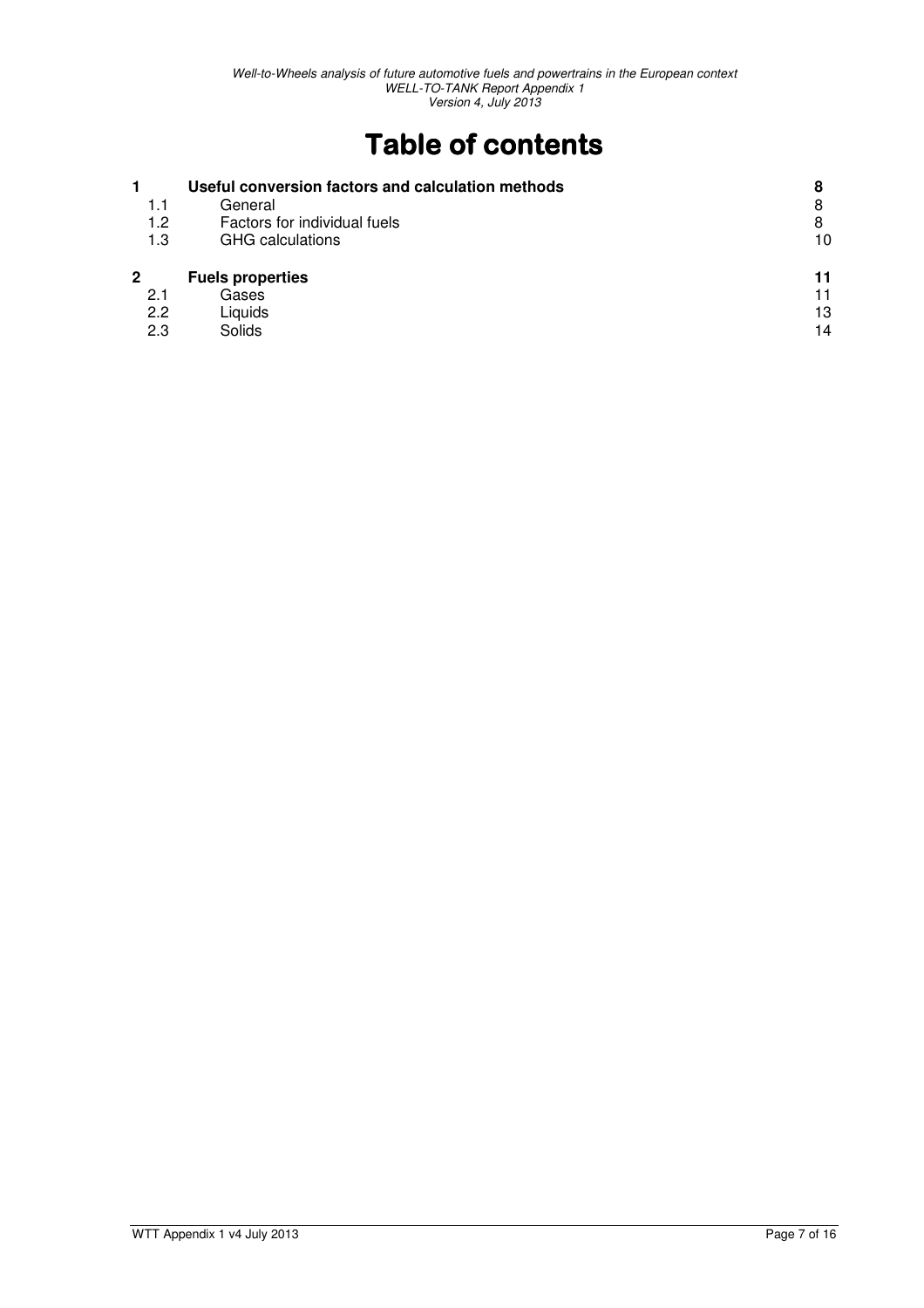### **WTT APPENDIX 1**

#### 1Useful conversion factors and calculation methods

#### 1.1**General**

 $1$  kWh = 3.6 MJ = 3412 Btu 1 Mtoe =  $42.6$  PJ 1 MW = 1 MJ/s = 28.8 PJ/a (8000 h)

1 t crude oil ~ 7.4 bbl 1 Nm<sup>3</sup> of EU-mix NG ~ 0.8 kg ~ 40 MJ<br>(i.e. 1 Nm<sup>3</sup> of NG has approximately the same energy content as 1 kg of crude oil)

#### 1.2Factors for individual fuels Factors for individual fuels

### **Gases**

| <b>NG EU-mix</b>   | <b>MW</b> | GJ/d | PJ/a  | kg/h  | kg/d | t/a  | Nm <sub>3</sub> /h |
|--------------------|-----------|------|-------|-------|------|------|--------------------|
| MW(MJ/s)           |           | 86.4 | 28.8  | 80.4  | 1929 | 643  | 102                |
| GJ/d               | 0.012     |      | 0.333 | 0.930 | 22.3 | 7.4  | 1.18               |
| PJ/a (8000 h)      | 0.035     | 3    |       | 2.79  | 67.0 | 22.3 | 3.53               |
| kg/h               | 0.012     | 1.07 | 0.36  |       | 24   | 8    | 1.27               |
| kg/d               |           | 0.04 | 0.01  |       |      | 0.33 | 0.05               |
| $t/a$ (8000 h)     |           | 0.13 | 0.04  | 0.13  | 3    |      | 0.16               |
| Nm <sub>3</sub> /h |           | 0.85 | 0.28  | 0.79  | 19.0 | 6.3  |                    |
|                    |           |      |       |       |      |      |                    |
|                    |           |      |       |       |      |      |                    |
| Hydrogen           | <b>MW</b> | GJ/d | PJ/a  | kg/h  | kg/d | t/a  | Nm <sub>3</sub> /h |
| MW(MJ/s)           |           | 86.4 | 28.8  | 30.0  | 719  | 240  | 336                |
| GJ/d               | 0.012     |      | 0.333 | 0.347 | 8.3  | 2.8  | 3.89               |
| PJ/a (8000 h)      | 0.035     | 3    |       | 1.04  | 25.0 | 8.3  | 11.66              |
| kg/h               | 0.033     | 2.88 | 0.96  |       | 24   | 8    | 11.20              |
| kg/d               |           | 0.12 | 0.04  |       |      | 0.33 | 0.47               |
| t/a (8000 h)       |           | 0.36 | 0.12  | 0.13  | 3    |      | 1.40               |

| <b>Methane</b>     | MW    | GJ/d | PJ/a  | kg/h  | kg/d | t/a  | Nm <sub>3</sub> /h |
|--------------------|-------|------|-------|-------|------|------|--------------------|
| MW(MJ/s)           |       | 86.4 | 28.8  | 72.0  | 1728 | 576  | 101                |
| GJ/d               | 0.012 |      | 0.333 | 0.833 | 20.0 | 6.7  | 1.17               |
| PJ/a (8000 h)      | 0.035 | 3    |       | 2.50  | 60.0 | 20.0 | 3.50               |
| kg/h               | 0.014 | 1.20 | 0.40  |       | 24   | 8    | 1.40               |
| kg/d               |       | 0.05 | 0.02  |       |      | 0.33 | 0.06               |
| t/a (8000 h)       |       | 0.15 | 0.05  | 0.13  | 3    |      | 0.18               |
| Nm <sub>3</sub> /h |       | 0.86 | 0.29  | 0.71  | 17.1 | 5.7  |                    |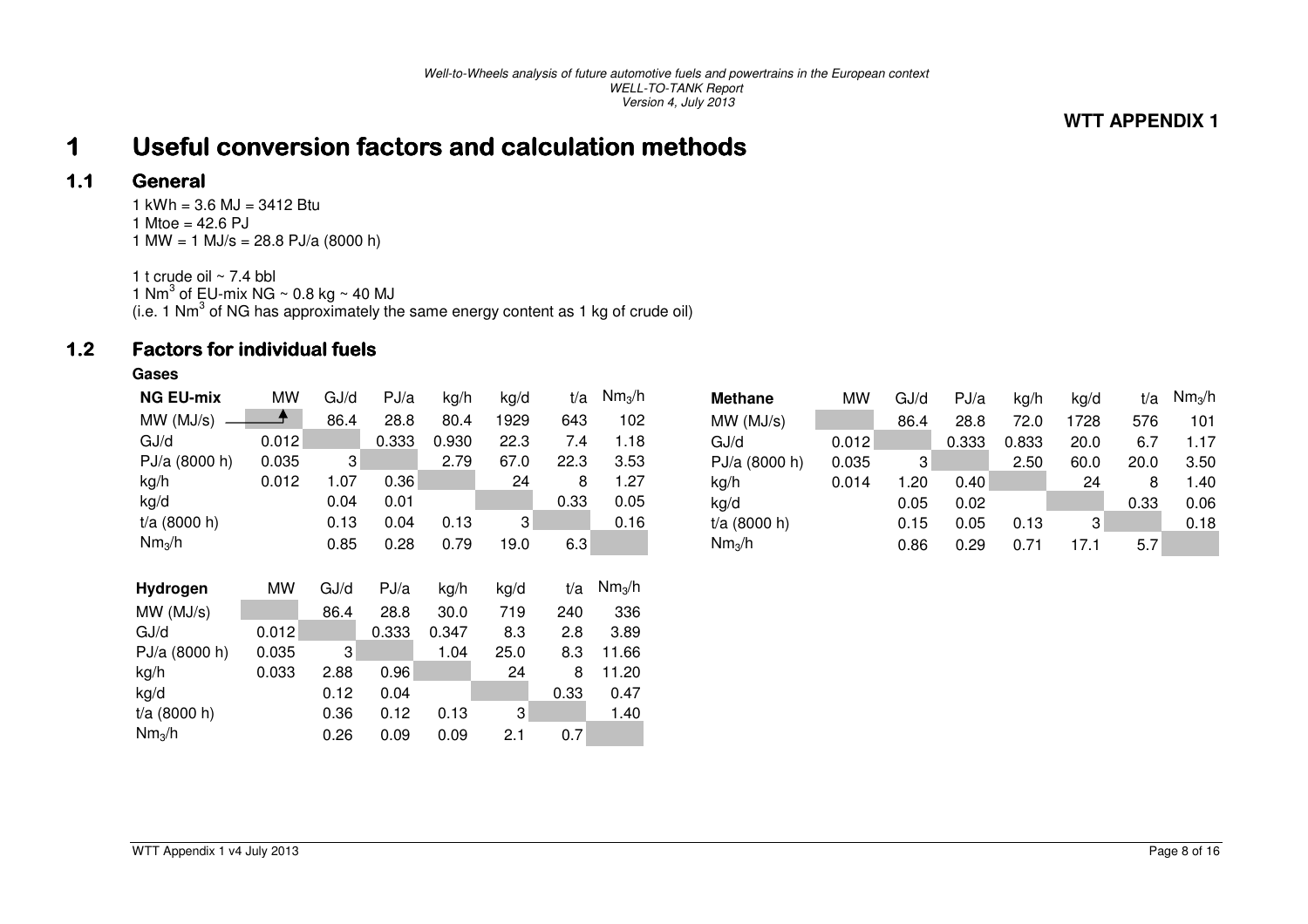| <b>Gasoline</b> | MW   | GJ/d | PJ/a | kg/h  | kg/d  | t/a   | $m_3/d$ |                |     |
|-----------------|------|------|------|-------|-------|-------|---------|----------------|-----|
| MW(MJ/s)        |      | 86.4 | 28.8 | 83.1  | 1995  | 665   | 2.68    | FT diesel      | M   |
| GJ/d            | 0.01 |      | 0.33 | 0.96  | 23.1  | 7.70  | 0.03    | MW(MJ/s)       |     |
| PJ/a (8000 h)   | 0.03 | 3    |      | 2.89  | 69.3  | 23.1  | 0.09    | GJ/d           | 0.0 |
| kg/h            | 0.01 | 1.04 | 0.35 |       | 24    | 8     | 0.03    | PJ/a (8000 h)  | 0.0 |
| kg/d            |      | 0.04 | 0.01 |       |       | 0.333 |         | kg/h           | 0.0 |
| t/a (8000 h)    |      | 0.13 | 0.04 | 0.13  | 3     |       |         | kg/d           |     |
| $m_3/d$         |      | 32.3 | 10.8 | 31.0  | 745   | 248   |         | $t/a$ (8000 h) |     |
|                 |      |      |      |       |       |       |         | $m_3/d$        |     |
| <b>Diesel</b>   | MW   | GJ/d | PJ/a | kg/h  | kg/d  | t/a   | $m_3/d$ | <b>DME</b>     | M   |
| MW (MJ/s)       |      | 86.4 | 28.8 | 83.5  | 2005  | 668   | 2.41    | MW(MJ/s)       |     |
| GJ/d            | 0.01 |      | 0.33 | 0.97  | 23.2  | 7.73  | 0.03    | GJ/d           | 0.0 |
| PJ/a (8000 h)   | 0.03 | 3    |      | 2.90  | 69.6  | 23.2  | 0.08    | PJ/a (8000 h)  | 0.0 |
| kg/h            | 0.01 | 1.03 | 0.34 |       | 24    | 8     | 0.03    | kg/h           | 0.0 |
| kg/d            |      | 0.04 | 0.01 |       |       | 0.333 |         | kg/d           |     |
| $t/a$ (8000 h)  |      | 0.13 | 0.04 | 0.13  | 3     |       |         | $t/a$ (8000 h) |     |
| $m_3/d$         |      | 35.9 | 12.0 | 34.7  | 832   | 277   |         | $m_3/d$        |     |
|                 |      |      |      |       |       |       |         |                |     |
| <b>Methanol</b> | MW   | GJ/d | PJ/a | kg/h  | kg/d  | t/a   | $m_3/d$ | <b>Ethanol</b> | M   |
| MW (MJ/s)       |      | 86.4 | 28.8 | 180.9 | 4342  | 1447  | 5.48    | MW(MJ/s)       |     |
| GJ/d            | 0.01 |      | 0.33 | 2.09  | 50.3  | 16.75 | 0.06    | GJ/d           | 0.0 |
| PJ/a (8000 h)   | 0.03 | 3    |      | 6.28  | 150.8 | 50.3  | 0.19    | PJ/a (8000 h)  | 0.0 |
| kg/h            | 0.01 | 0.48 | 0.16 |       | 24    | 8     | 0.03    | kg/h           | 0.0 |
| kg/d            |      | 0.02 | 0.01 |       |       | 0.333 |         | kg/d           |     |
| $t/a$ (8000 h)  |      | 0.06 | 0.02 | 0.13  | 3     |       |         | $t/a$ (8000 h) |     |
| $m_3/d$         |      | 15.8 | 5.3  | 33.0  | 793   | 264   |         | $m_3/d$        |     |

| FT diesel                   | MW        | GJ/d | PJ/a | kg/h  | kg/d  | t/a   | $m_3/d$ |
|-----------------------------|-----------|------|------|-------|-------|-------|---------|
| MW (MJ/s)                   |           | 86.4 | 28.8 | 81.8  | 1964  | 655   | 2.52    |
| GJ/d                        | 0.01      |      | 0.33 | 0.95  | 22.7  | 7.58  | 0.03    |
| PJ/a (8000 h)               | 0.03      | 3    |      | 2.84  | 68.2  | 22.7  | 0.09    |
| kg/h                        | 0.01      | 1.06 | 0.35 |       | 24    | 8     | 0.03    |
| kg/d                        |           | 0.04 | 0.01 |       |       | 0.333 |         |
| t/a (8000 h)                |           | 0.13 | 0.04 | 0.13  | 3     |       |         |
| $m_3/d$                     |           | 34.3 | 11.4 | 32.5  | 780   | 260   |         |
| <b>DME</b>                  | <b>MW</b> | GJ/d | PJ/a | kg/h  | kg/d  | t/a   | $m_3/d$ |
| MW (MJ/s)                   |           | 86.4 | 28.8 | 126.6 | 3039  | 1013  | 4.54    |
| GJ/d                        | 0.01      |      | 0.33 | 1.47  | 35.2  | 11.72 | 0.05    |
| PJ/a (8000 h)               | 0.03      | 3    |      | 4.40  | 105.5 | 35.2  | 0.16    |
| kg/h                        | 0.01      | 0.68 | 0.23 |       | 24    | 8     | 0.04    |
| kg/d                        |           | 0.03 | 0.01 |       |       | 0.333 |         |
| t/a (8000 h)                |           | 0.09 | 0.03 | 0.13  | 3     |       |         |
| $m_3/d$                     |           | 19.0 | 6.3  | 27.9  | 670   | 223   |         |
| <b>Ethanol</b>              | MW        | GJ/d | PJ/a | kg/h  | kg/d  | t/a   | $m_3/d$ |
| MW(MJ/s)                    |           | 86.4 | 28.8 | 134.3 | 3224  | 1075  | 4.06    |
| GJ/d                        | 0.01      |      | 0.33 | 1.55  | 37.3  | 12.44 | 0.05    |
| PJ/a (8000 h)               | 0.03      | 3    |      | 4.66  | 111.9 | 37.3  | 0.14    |
| kg/h                        | 0.01      | 0.64 | 0.21 |       | 24    | 8     | 0.03    |
| kg/d                        |           | 0.03 | 0.01 |       |       | 0.333 |         |
| t/a (8000 h)                |           | 0.08 | 0.03 | 0.13  | 3     |       |         |
| $\mathsf{m}_3\!/\mathsf{d}$ |           | 21.3 | 7.1  | 33.1  | 794   | 265   |         |

**Liquids** 

**WTT APPENDIX 1**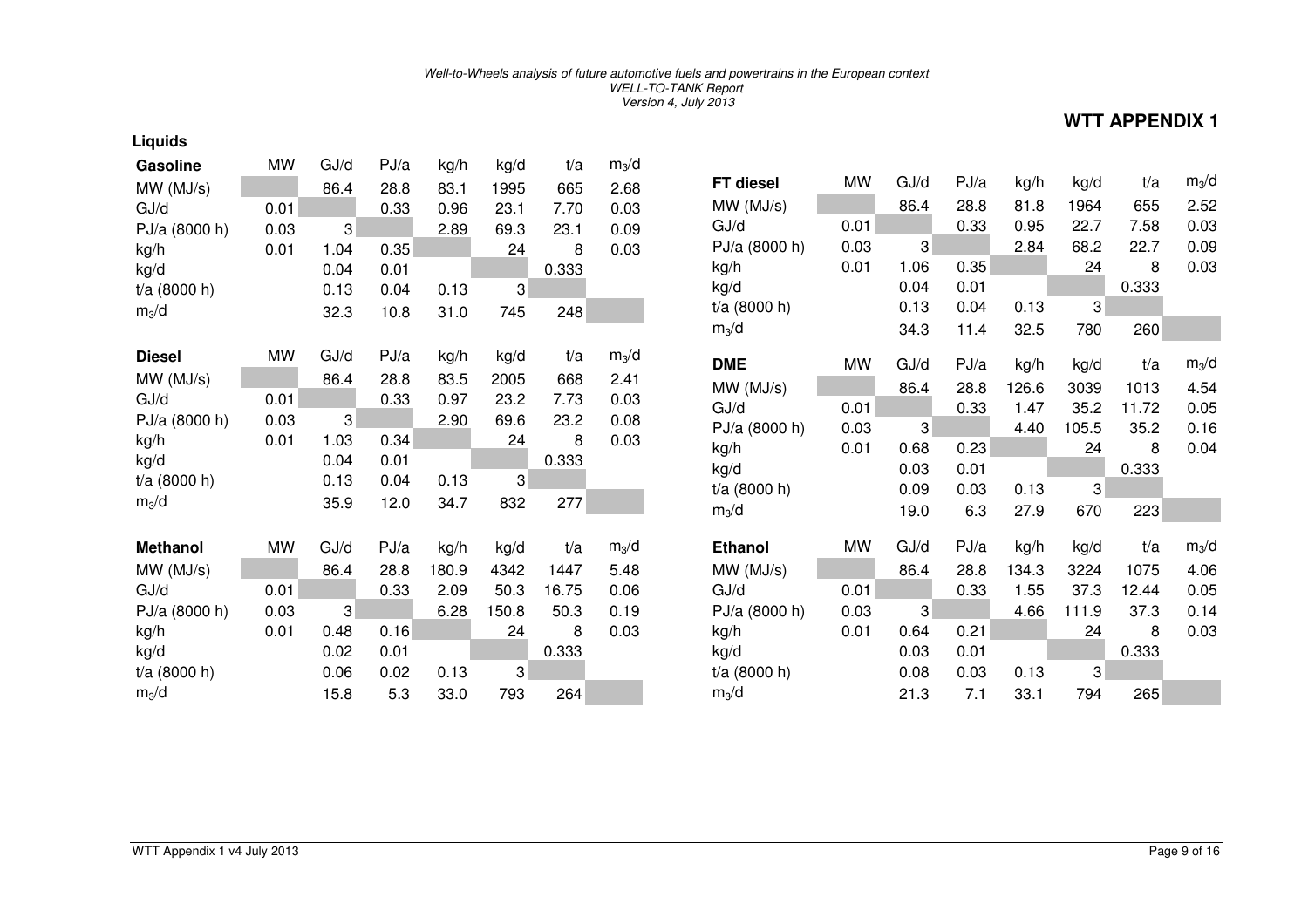| <b>Solids</b>    |      |      |      |       |       |       |
|------------------|------|------|------|-------|-------|-------|
| <b>Hard Coal</b> | МW   | GJ/d | PJ/a | kg/h  | ka/d  | t/a   |
| MW(MJ/s)         |      | 86.4 | 28.8 | 135.8 | 3260  | 1087  |
| GJ/d             | 0.01 |      | 0.33 | 1.57  | 37.7  | 12.58 |
| PJ/a (8000 h)    | 0.03 | 3    |      | 4.72  | 113.2 | 37.7  |
| kg/h             | 0.01 | 0.64 | 0.21 |       | 24    | 8     |
| kg/d             |      | 0.03 | 0.01 |       |       | 0.333 |
| $t/a$ (8000 h)   |      | 0.08 | 0.03 | 0.13  | 3     |       |

| Wood<br>MW(MJ/s) | МW   | GJ/d<br>86.4 | PJ/a<br>28.8 | kg/h<br>200.0 | kg/d<br>4800 | t/a<br>1600 |
|------------------|------|--------------|--------------|---------------|--------------|-------------|
| GJ/d             | 0.01 |              | 0.33         | 2.31          | 55.6         | 18.52       |
| PJ/a (8000 h)    | 0.03 | 3            |              | 6.94          | 166.7        | 55.6        |
| kg/h             | 0.01 | 0.43         | 0.14         |               | 24           | 8           |
| kg/d             |      | 0.02         | 0.01         |               |              | 0.333       |
| $t/a$ (8000 h)   |      | 0.05         | 0.02         | 0.13          | 3            |             |

#### 1.3**GHG calculations**

# **CO2-equivalence coefficients [IPCC 2007]**

Methane 298 Nitrous oxide

### **CO2 emissions from combustion (assuming total combustion)**

1 kg of a fuel with C% carbon emits: 1 x C% / 100 / 12 x 44 = (0.0367 x C%) kg of CO<sub>2</sub>

1 MJ of a fuel with λ MJ/kg (LHV) and C% carbon emits:

1 /  $\lambda$  x C% / 100 / 12 x 44 = (0.0367 /  $\lambda$  x C%) kg of CO $_2$ 

**WTT APPENDIX 1**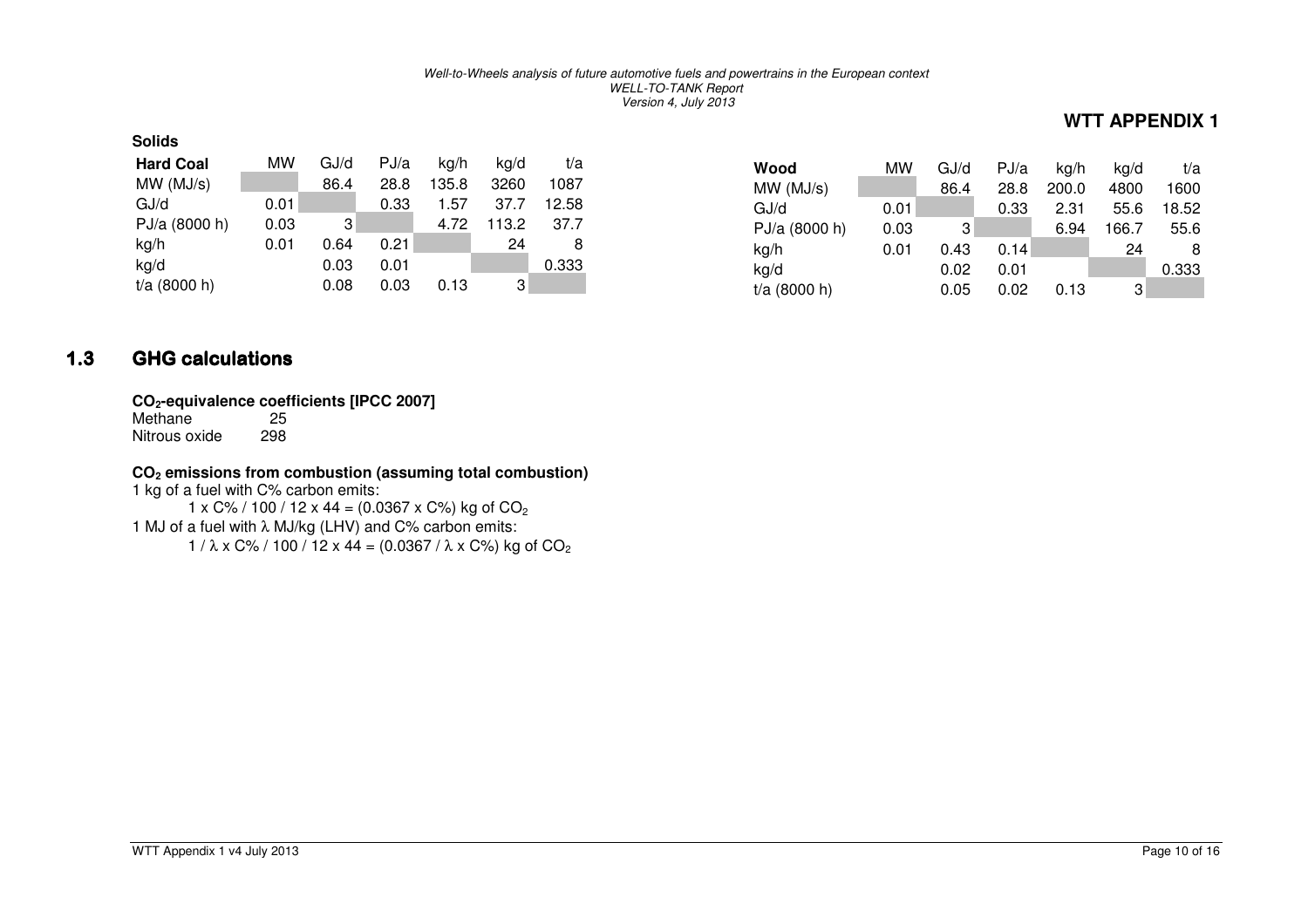## **WTT APPENDIX 1**

#### 2Fuels properties

#### 2.1Gases

|                  | Molar | LHV   |                    |        |        | C content | $CO2$ emission factor* |      |                                                            |
|------------------|-------|-------|--------------------|--------|--------|-----------|------------------------|------|------------------------------------------------------------|
|                  | mass  |       |                    |        |        |           |                        |      |                                                            |
|                  | g/mol | MJ/kg | MJ/Nm <sup>3</sup> | kg/kWh | kWh/kg | % m       | g CO <sub>2</sub> /MU  |      | kg CO <sub>2</sub> /kg kg CO <sub>2</sub> /Nm <sup>3</sup> |
| Methane          | 16.0  | 50.0  | 35.7               | 0.072  | 13.89  | 75.0%     | 55.0                   | 2.75 | 3.85                                                       |
| NG (EU-mix)      | 17.7  | 45.11 | 35.7               | 0.080  | 12.53  | 69.2%     | 56.2                   | 2.54 | 3.21                                                       |
| NG (Russia)      | 16.3  | 49.2  | 35.8               | 0.073  | 13.67  | 73.9%     | 55.1                   | 2.71 | 3.72                                                       |
| Hydrogen         | 2.0   | 120.1 | 10.7               | 0.030  | 33.36  |           |                        |      |                                                            |
| ILPG.            | 50.0  | 46.0  |                    | 0.078  | 12.78  | 82.4%     | 65.7                   | 3.02 | 1.35                                                       |
| Isobutane        |       | 45.6  |                    | 0.079  | 12.68  |           |                        |      |                                                            |
| <b>Isobutene</b> |       | 45.1  |                    | 0.080  | 12.52  |           |                        |      |                                                            |
| Propylene        |       | 45.7  |                    | 0.079  | 12.70  |           |                        |      |                                                            |

\* assuming total combustion

The EU-mix is the gas that is deemed to be available to a vehicle as CNG.

The Russian gas composition is used for marginal gas use in WTT pathways.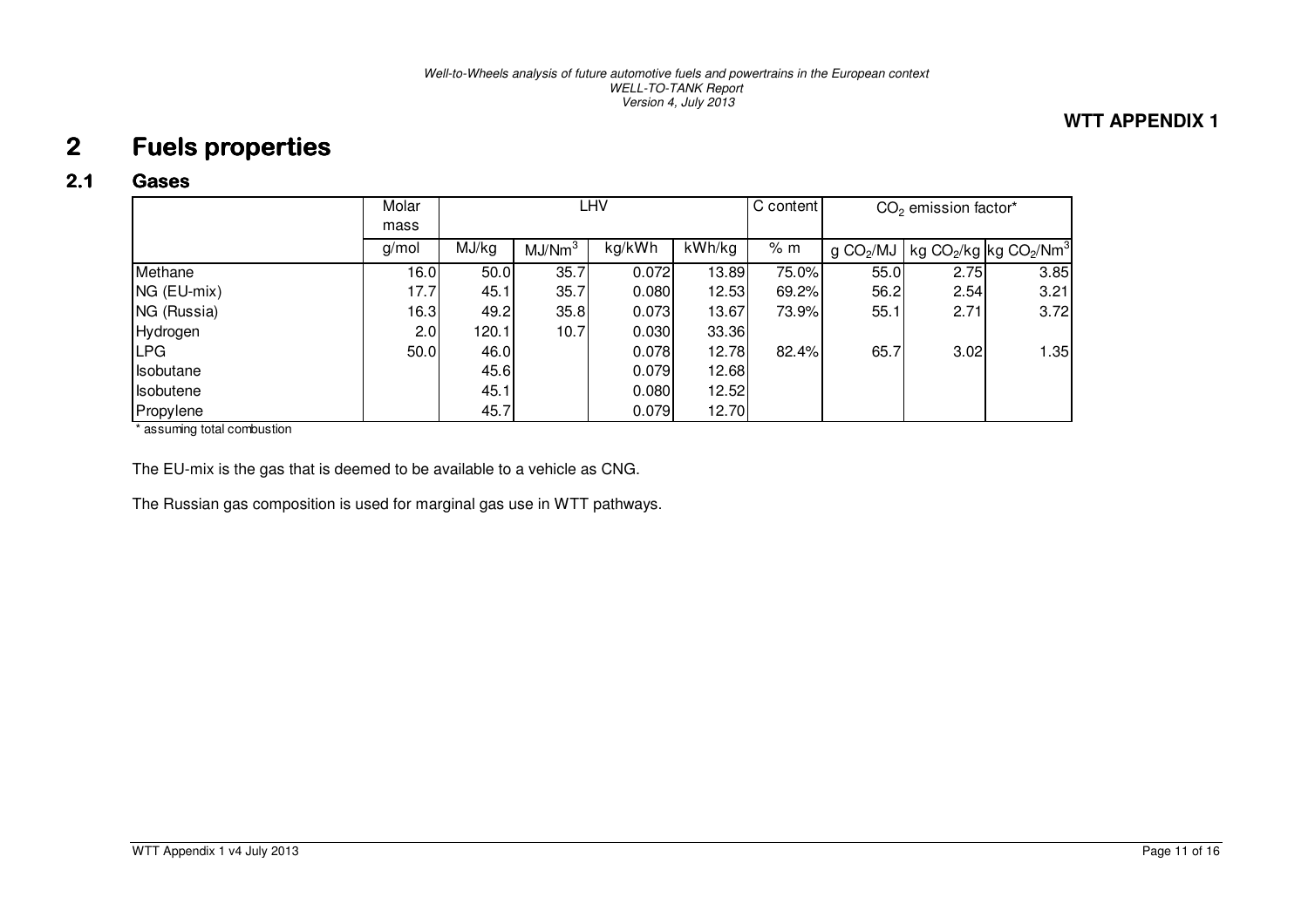**WTT APPENDIX 1** 

| Li a composition assumed for this study |       |                  |                 |                            |                         |                 |  |
|-----------------------------------------|-------|------------------|-----------------|----------------------------|-------------------------|-----------------|--|
| Component                               | % m/m | % v/v            | MMI             | GJ/t)<br>LHV               | $(\frac{9}{2}m/m)$<br>C | $(\%m/m)$<br>H. |  |
| $\overline{C1}$                         | 0.1   | 0.3              | $\overline{16}$ | 50.1                       | 75.0                    | 25.0            |  |
| C <sub>2</sub>                          | 2.4   | 4.0              | 30 <sup>2</sup> | 47.5                       | 80.0                    | 20.0            |  |
| $C2=$                                   | 0.5   | 0.9              | 28              | 47.2                       | 85.7                    | 14.3            |  |
| C <sub>3</sub>                          | 40.0  | 45.4             | 44              | 46.4                       | 81.8                    | 18.2            |  |
| $C3=$                                   | 1.0   | 1.2              | 42              | 45.8                       | 85.7                    | 14.3            |  |
| nC4                                     | 30.0  | 25.8             | 58              | 45.8                       | 82.8                    | 17.2            |  |
| iC4                                     | 22.0  | 19.0             | 58              | 45.7                       | 82.8                    | 17.2            |  |
| $C4=$                                   | 1.5   | 1.3              | 56              | 45.3                       | 85.7                    | 14.3            |  |
| $iC4=$                                  | 1.5   | 1.3              | 56              | 45.1                       | 85.7                    | 14.3            |  |
| nC5                                     | 1.0   | 0.7              | 72              | 45.4                       | 83.3                    | 16.7            |  |
| <b>Total</b>                            | 100.0 | 100.0            | 50              | 46.0                       | 82.4                    | 17.6            |  |
| Total                                   |       |                  |                 |                            |                         |                 |  |
| $C2-$                                   | 3.0   |                  |                 |                            |                         |                 |  |
| C <sub>3</sub>                          | 41.0  |                  |                 |                            |                         |                 |  |
| C4                                      | 55.0  |                  |                 | <b>CO2</b> emission factor |                         |                 |  |
| $C5+$                                   | 1.0   |                  | 3.02 t CO2 / t  |                            |                         |                 |  |
| Olefins                                 | 4.5   | 65.7 kg CO2 / GJ |                 |                            |                         |                 |  |

#### **LPG composition assumed for this study**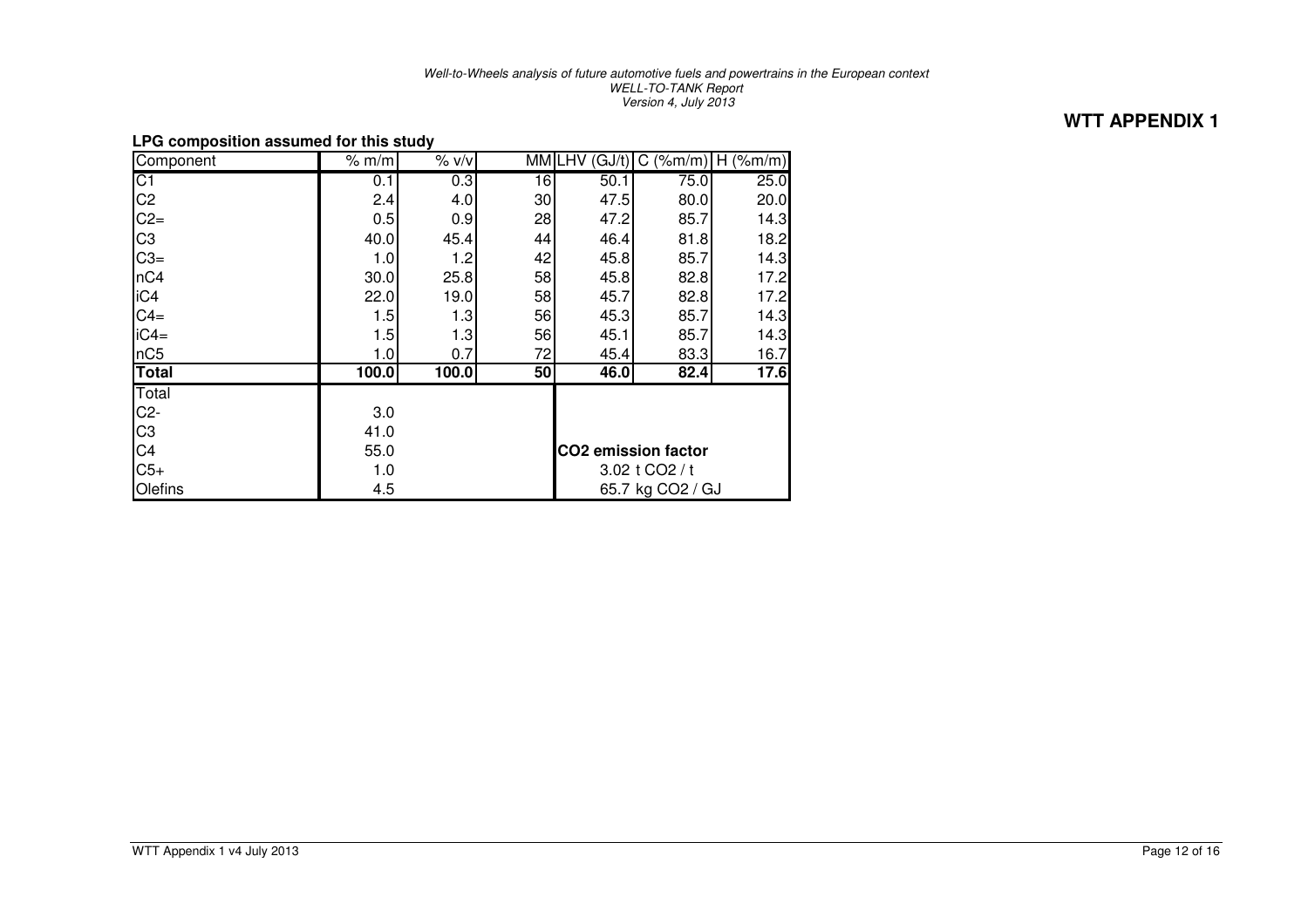## **WTT APPENDIX 1**

#### 2.2**Liquids**

|                          | Density           | <b>LHV</b> |                   |                    |                                        | C content<br>$CO2$ emission factor* |                       |                        |
|--------------------------|-------------------|------------|-------------------|--------------------|----------------------------------------|-------------------------------------|-----------------------|------------------------|
|                          | kg/m <sup>3</sup> | MJ/kg      | GJ/m <sup>3</sup> | kg/kWh             | $\overline{\mathsf{k}}\mathsf{W}$ h/kg | % m                                 | g CO <sub>2</sub> /MJ | kg CO <sub>2</sub> /kg |
| Crude oil                | 820               | 42.0       | 34.4              | 0.086              | 11.67                                  | 86.5%                               | 75.5                  | 3.17                   |
| Gasoline                 | 745               | 43.2       | 32.2              | 0.083              | 12.00                                  | 86.5%                               | 73.4                  | 3.17                   |
| Diesel                   | 832               | 43.1       | 35.9              | 0.084              | 11.97                                  | 86.1%                               | 73.2                  | 3.16                   |
| Naphtha                  | 720               | 43.7       | 31.5              | 0.082              | 12.14                                  | 84.9%                               | 71.2                  | 3.11                   |
| Heavy fuel oil           | 970               | 40.5       | 39.3              | 0.089              | 11.25                                  | 89.0%                               | 80.6                  | 3.26                   |
| Syn diesel               | 780               | 44.0       | 34.3              | 0.082              | 12.22                                  | 85.0%                               | 70.8                  | 3.12                   |
| Syn naphtha              | 700               | 44.5       | 31.2              | 0.081              | 12.36                                  | 84.0%                               | 69.2                  | 3.08                   |
| Methanol                 | 793               | 19.9       | 15.8              | 0.181              | 5.53                                   | 37.5%                               | 69.1                  | 1.38                   |
| <b>DME</b>               | 670               | 28.4       | 19.0              | 0.127              | 7.90                                   | 52.2%                               | 67.3                  | 1.91                   |
| Ethanol                  | 794               | 26.8       | 21.3              | 0.134              | 7.44                                   | 52.2%                               | 71.4                  | 1.91                   |
| <b>MTBE</b>              | 745               | 35.1       | 26.1              | 0.103              | 9.75                                   | 68.2%                               | 71.2                  | 2.50                   |
| <b>ETBE</b>              | 750               | 36.3       | 27.2              | 0.099              | 10.07                                  | 70.6%                               | 71.4                  | 2.59                   |
|                          |                   |            |                   | Of which renewable |                                        | 33.3%                               | 23.8                  |                        |
| Plant oil                | 920               | 37.0       | 34.0              | 0.097              | 10.28                                  |                                     |                       |                        |
| (crude and refined)      |                   |            |                   |                    |                                        |                                     |                       |                        |
| Biodiesel (methyl ester) | 890               | 37.2       | 33.1              | 0.097              | 10.33                                  | 77.3%                               | 76.2                  | 2.83                   |
| Biodiesel (ethyl ester)  | 890               | 37.9       | 33.7              | 0.095              | 10.53                                  | 76.5%                               | 74.0                  | 2.81                   |
| <b>HVO</b>               | 780               | 44.0       | 34.3              | 0.082              | 12.22                                  | 85.0%                               | 70.8                  | 3.12                   |
| Tallow oil               |                   | 37.0       |                   | 0.097              |                                        |                                     |                       |                        |
| Glycerine                |                   | 16.0       |                   | 0.225              | 4.44                                   |                                     |                       |                        |
| Propylene glycol         |                   | 20.0       |                   | 0.180              | 5.56                                   |                                     |                       |                        |
| n-hexane                 |                   | 45.1       |                   | 0.225              | 4.44                                   |                                     |                       |                        |

\* assuming total combustion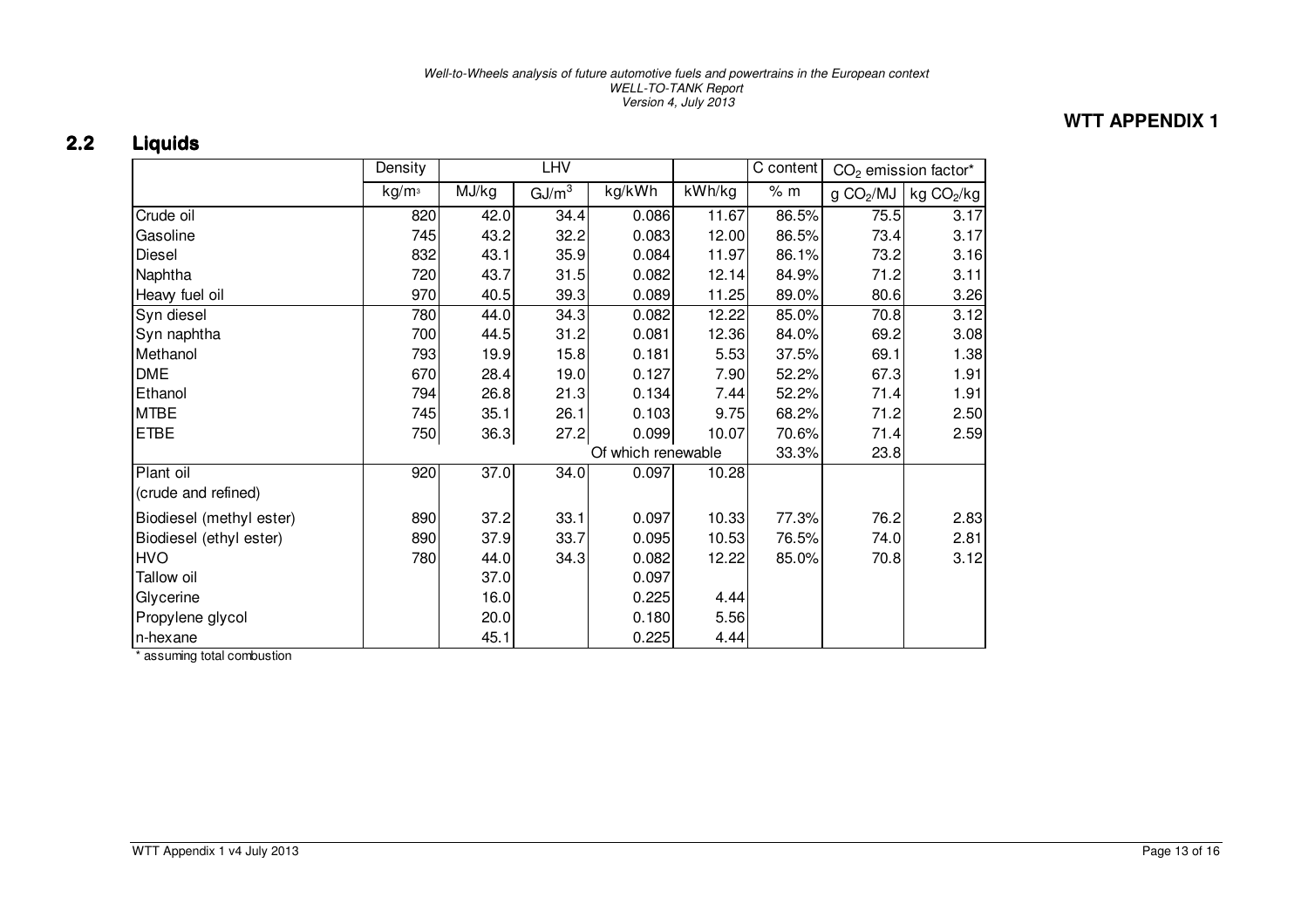## **WTT APPENDIX 1**

#### 2.3Solids

|                           | Moisture | LHV (dry matter) |  |        |        | C content | CO <sub>2</sub> emission factor* |                        |
|---------------------------|----------|------------------|--|--------|--------|-----------|----------------------------------|------------------------|
|                           | content  | MJ/kg            |  | kg/kWh | kWh/kg | % m       | g CO <sub>2</sub> /MJ            | kg CO <sub>2</sub> /kg |
| <b>Hard Coal</b>          |          | 26.5             |  | 0.136  | 7.4    | 69.4%     | 96.0                             | 2.54                   |
| Wood                      | 30.0%    | 18.5             |  | 0.195  | 5.1    | 50.0%     | 99.1                             | 1.83                   |
| Sugar beet                | 77.0%    | 16.3             |  | 0.221  | 4.5    |           |                                  |                        |
| Sugar beet pulp           | 9.0%     | 16.1             |  | 0.224  | 4.5    |           |                                  |                        |
| Sugar beet slops          | 9.0%     | 15.6             |  | 0.231  | 4.3    |           |                                  |                        |
| Wheat grain               | 16.0%    | 17.1             |  | 0.211  | 4.8    |           |                                  |                        |
| Barley grain              | 14.0%    | 17.0             |  | 0.212  | 4.7    |           |                                  |                        |
| Rye grain                 | 14.0%    | 17.1             |  | 0.211  | 4.8    |           |                                  |                        |
| Maize/Corn grain          | 14.0%    | 17.3             |  | 0.208  | 4.8    |           |                                  |                        |
| Wheat (whole plant)       | 16.0%    | 17.0             |  | 0.212  | 4.7    |           |                                  |                        |
| Maize whole plant         | 65.0%    | 16.9             |  | 0.213  | 4.7    |           |                                  |                        |
| Double crop (barley/corn) | 70.0%    | 18.0             |  | 0.200  | 5.0    |           |                                  |                        |
| Wheat straw               | 13.5%    | 17.2             |  | 0.209  | 4.8    |           |                                  |                        |
| <b>Rye straw</b>          | 14.0%    | 17.4             |  | 0.207  | 4.8    |           |                                  |                        |
| DDGS (Wheat, Barley, Rye) | 10.0%    | 18.7             |  | 0.193  | 5.2    |           |                                  |                        |
| DDGS (corn)               | 10.0%    | 19.8             |  | 0.182  | 5.5    |           |                                  |                        |
| Sugar cane                | 73.0%    | 19.6             |  | 0.184  | 5.4    |           |                                  |                        |
| Molasses, Vinasse         | 20.0%    | 14.0             |  | 0.257  | 3.9    |           |                                  |                        |
| Rapeseed                  | 9.0%     | 27.0             |  | 0.133  | 7.5    |           |                                  |                        |
| Sunflower seed            | 9.0%     | 27.2             |  | 0.132  | 7.6    |           |                                  |                        |
| Soya beans                | 13.0%    | 23.0             |  | 0.157  | 6.4    |           |                                  |                        |
| Rapeseed meal             | 12.8%    | 18.4             |  | 0.196  | 5.1    |           |                                  |                        |
| Sunflower meal            | 10.0%    | 18.2             |  | 0.198  | 5.0    |           |                                  |                        |
| Soya bean meal            | 11.6%    | 19.1             |  | 0.188  | 5.3    |           |                                  |                        |
| FFB (Fresh Fruit Bunch)   | 34.0%    | 24.0             |  | 0.150  | 6.7    |           |                                  |                        |
| Palm kernel meal          | 10.0%    | 18.5             |  | 0.195  | 5.1    |           |                                  |                        |
| Wet manure                | 85.0%    | 12.0             |  | 0.300  | 3.3    |           |                                  |                        |
| Wood pulp                 | 10.0%    | 15.9             |  | 0.227  | 4.4    |           |                                  |                        |
| <b>Black liquor</b>       | 25.0%    | 12.1             |  | 0.298  | 3.4    |           |                                  |                        |
| Nuclear fuel              |          | 3455.8           |  | 0.001  | 959.9  |           |                                  |                        |

\* assuming total combustion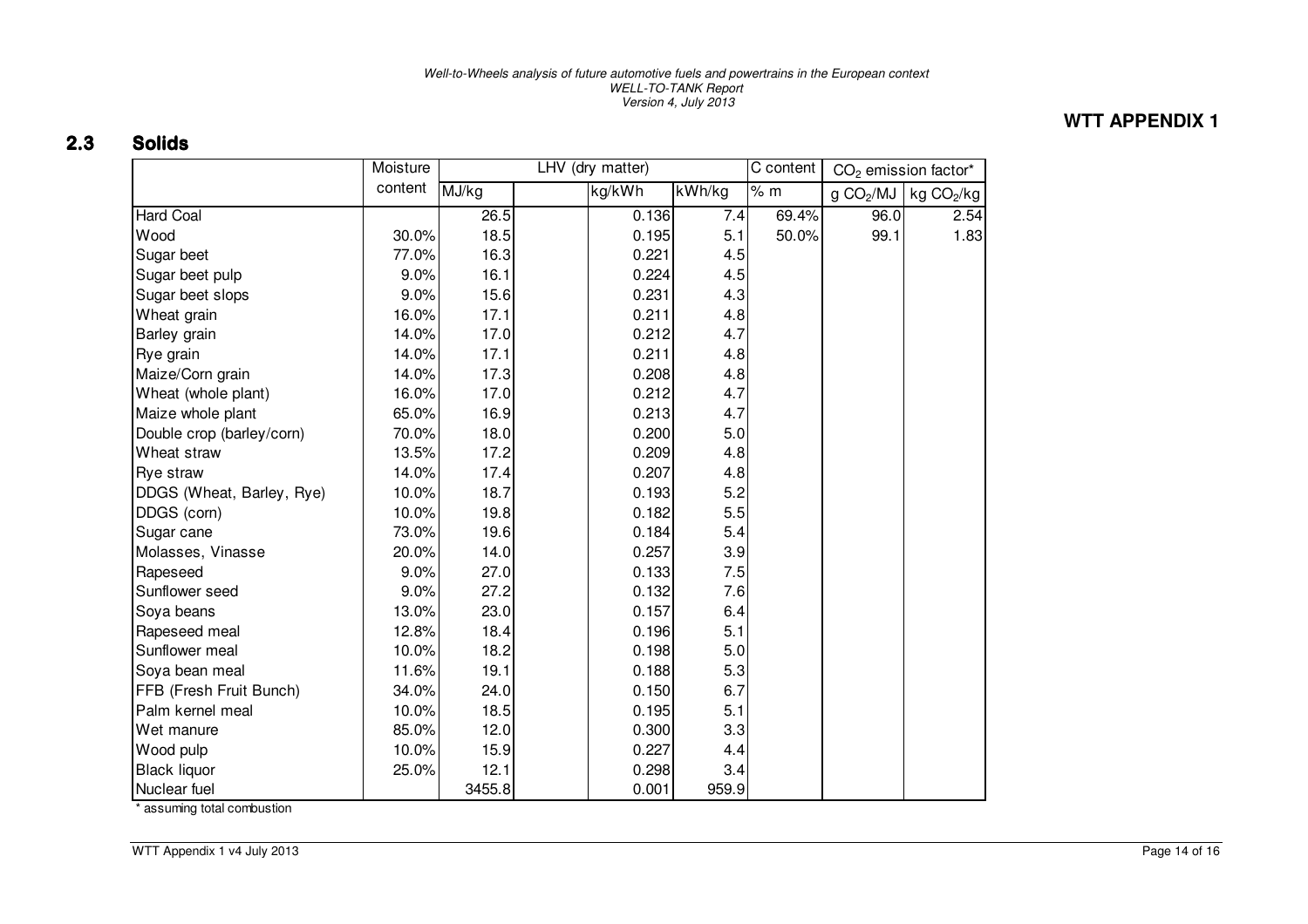European Commission EUR 26028 – Joint Research Centre – Institute for Energy and Transport

Title: WELL-TO-TANK Appendix 1 - Version 4.0. Conversion factors and fuel properties.

Author(s): Robert EDWARDS (JRC), Jean-François LARIVÉ (CONCAWE), David RICKEARD (CONCAWE), Werner WEINDORF (LBST) Luxembourg: Publications Office of the European Union

2013 – 16 pp. – 21.0 x 29.7 cm

EUR – Scientific and Technical Research series – ISSN 1831-9424 (online)

ISBN 978-92-79-31196-3 (pdf)

doi:10.2788/40526

Abstract

This Version 4.0 replaces Version 3.c [Report EUR 24952 EN] published in 2011